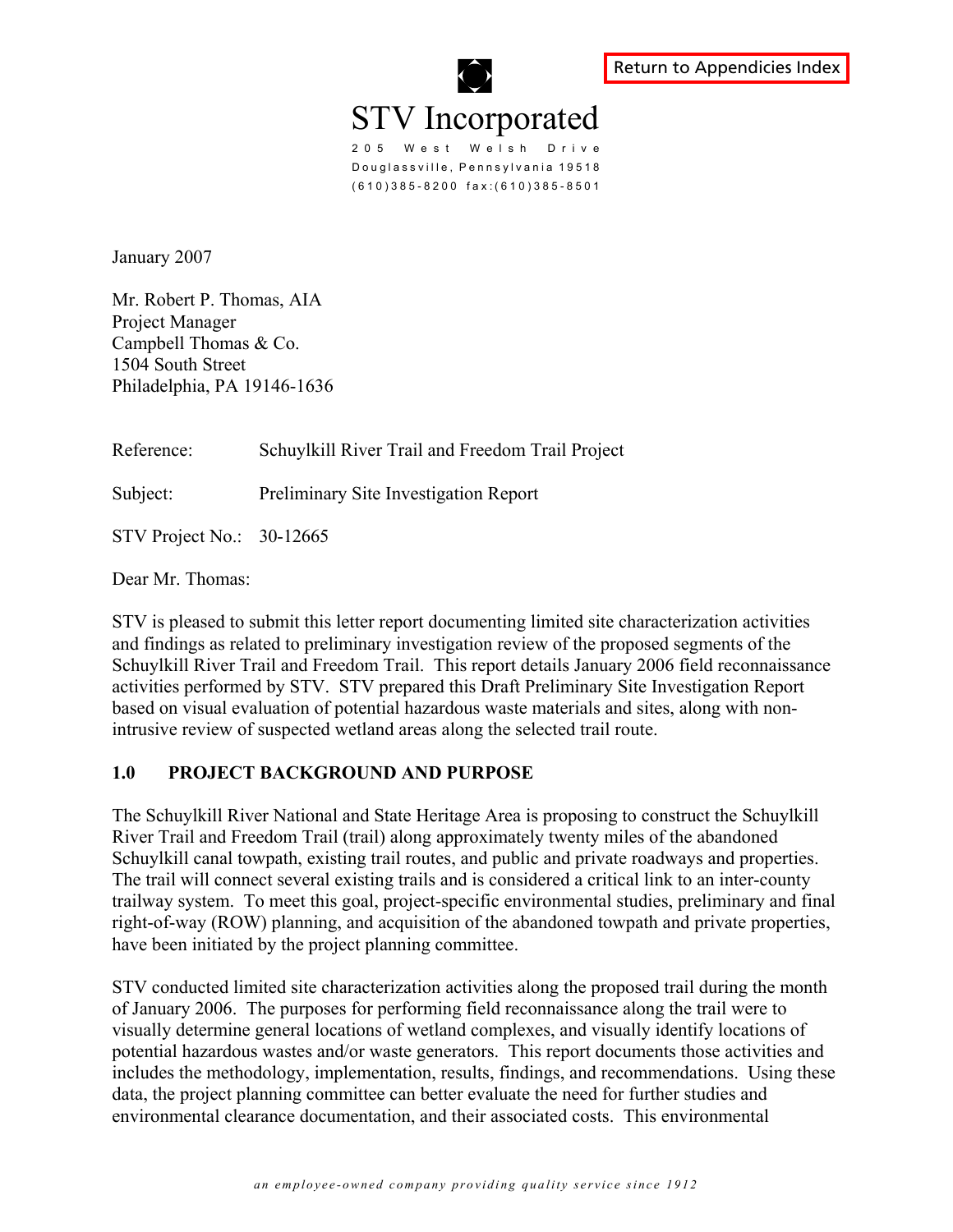investigation will assist the project planning committee in making sound decisions regarding preliminary and final right-of-way planning and future pre-construction operations as they relate to potential hazardous waste materials and/or wetlands habitat found on or adjacent to the trail. STV walked or drove the length of the proposed trail in its entirety. Available mapping and aerial photography were utilized to document and record areas in the event of wetlands identification or hazardous materials observation. STV took note of varying topographic conditions and proximity to public and private roads and abutting private properties and businesses. Indicators of wetlands habitat and potentially hazardous materials were visually investigated and duly documented.

## **2.0 SCOPE OF INVESTIGATION**

STV focused its environmental studies on a single preferred trail route identified and mapped by the project planning committee. Reconnaissance activities were limited to those features identified on lands within 100 feet of either side of the trail corridor centerline. STV collected current and past land use information to verify the potential of recognized environmental conditions as defined under Section 1.0; subparagraph 1.1.1 of ASTM E 1527-00 and reviewed secondary source information pertaining to the proposed trail corridor. These data sources included National Wetlands Inventory (NWI) wetland maps, geology maps, soils maps, and topographic maps as well as mapping supplied by Campbell Thomas  $& Co.$  (wetlands and floodplains aerial) to initiate characterization of the environmental setting along the proposed trail route. STV did not obtain project specific environmental database records.

STV did not collect physical samples of potentially hazardous soils or groundwater. Rather, field personnel conducted non-intrusive, visual reconnaissance for the presence of potential hazardous waste sites and/or hazardous waste generators along and adjacent to the proposed trail. Findings of the visual evaluation are documented in the following report. Further, wetland areas were identified based on a visual inspection of in-field conditions only.

## **3.0 FINDINGS AND RECOMMENDATIONS**

## *Findings*

The trail route traversed a mix of businesses, residential properties, and public and private land use areas. Miscellaneous debris and discarded materials were observed within the proposed ROW along several areas; further visual investigation revealed the majority of these to be a mix of wood, brick, empty drums, and other miscellaneous scrap material. The discarded, 55-gallon, metal drums appeared empty and were not labeled.

Electrical transformers pose an environmental concern when they contain PCB-laden dielectric oil. In the event of an accidental release, PCBs may enter subsurface soils and groundwater. During the site walk, STV did not identify any transformers whose condition would suggest existing environmental conditions are present along the proposed ROW. Photographs of the proposed trail ROW and abutting properties are found in Appendix B.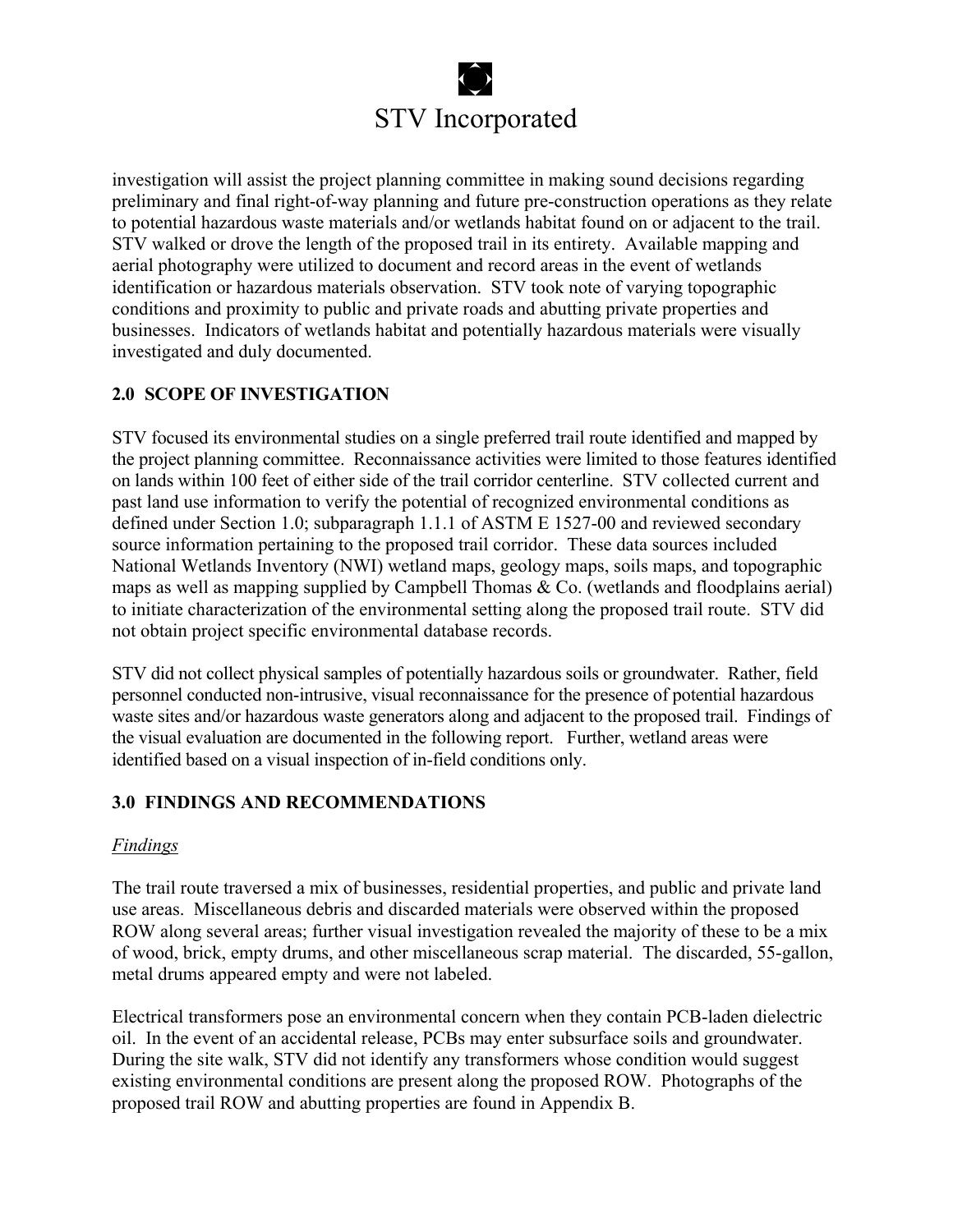The following sites were identified as potential areas of concern for hazardous wastes or hazardous waste generators:

#### *Railroad Right-of-Way*

The proposed trail parallels and crosses historic (inactive) and existing (active) railroad rights-of-way. Numerous railroad ties were identified within the former and active rail beds. These ties may pose a potential environmental hazard, as railroad ties were traditionally treated with coal tar creosote. Exposure to coal tar creosote volatiles may be harmful to the public. STV also identified and documented the location of the Blue Mountain & Reading Railroad rail yard, adjacent to Route 61 in Hamburg, which contains numerous out-of-service train engines and freight and passenger cars. The trains had been located on the premises for an undetermined period of time; the majority of the trains appeared in a poorly maintained condition.

#### *Carpenter Technology*

Segments of the proposed trail traverse portions of the Carpenter Technology Corporation (Car Tech) property. STV is currently coordinating access agreements to allow a detailed inspection of the proposed trail route through the Car Tech property. USEPA public database records indicate that Car Tech is a known generator and user of numerous hazardous chemical compounds and manufacturing byproduct materials. This report will be duly updated per future correspondence to reflect site visits or interviews with Car Tech personnel.

#### *'Embankment'*

Project planning committee personnel were provided the location of buried lead battery casings adjacent to the trail route. Interviews with adjacent property owners revealed the approximate vicinity and linear extent of the buried casings which, according to interviewees, had been historically used as fill material to create an embankment adjacent to the trail. Site characterization activities as to include soils and groundwater sampling within proximal areas of suspected lead battery casings may be recommended.

#### *Recommendations*

Based upon the findings of the existing conditions assessment conducted along the proposed Schuylkill River Trail and Freedom Trail ROW, the following recommendations are offered.

Conduct detailed wetlands delineation in accordance with U.S. Army Corps of Engineers (USACE) 1987 Wetlands Delineation Manual to determine the presence of jurisdictional wetlands within and adjacent to the proposed ROW. Impacts to project area wetlands are regulated by Pennsylvania Department of Environmental Protection (PADEP) and USACE through appropriate coordination and permitting processes. Impacts to wetlands will require permitting with these agencies.

Investigations of several existing and former business operations, specifically those operations which historically supported the former railroad, may be required. More thorough site